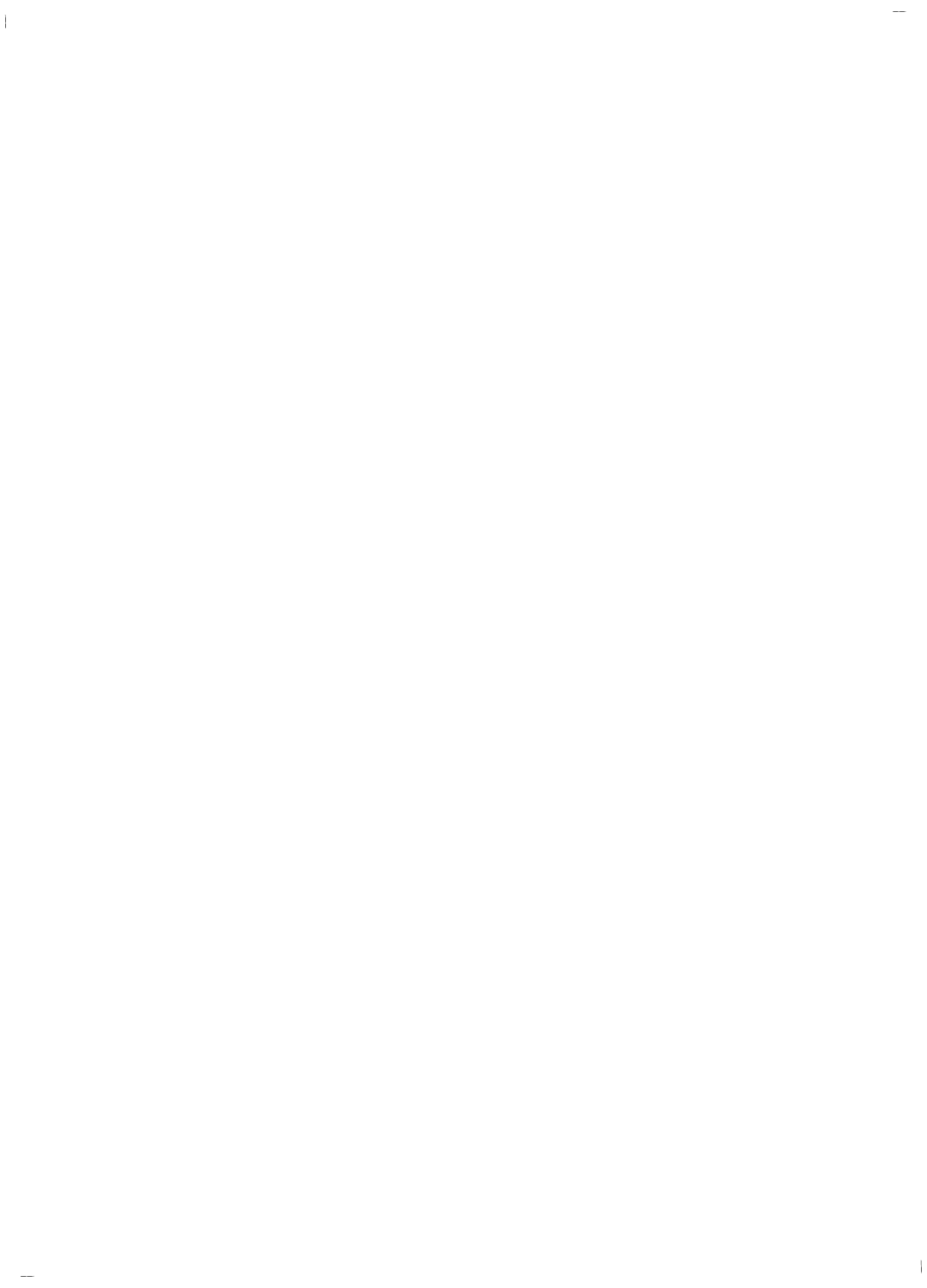

# Introduction

Welcome to Forge Square.

Your new home is served by a low carbon heating and hot water district heat network which is generated in a communal plant room, powered by gas boilers. Your heating system is robust, reliable and controllable. You can control the heat level through your thermostat and heating controls in the same way as if you had an individual gas boiler in your property. Your hot water is provided on demand and you only pay for what you use.

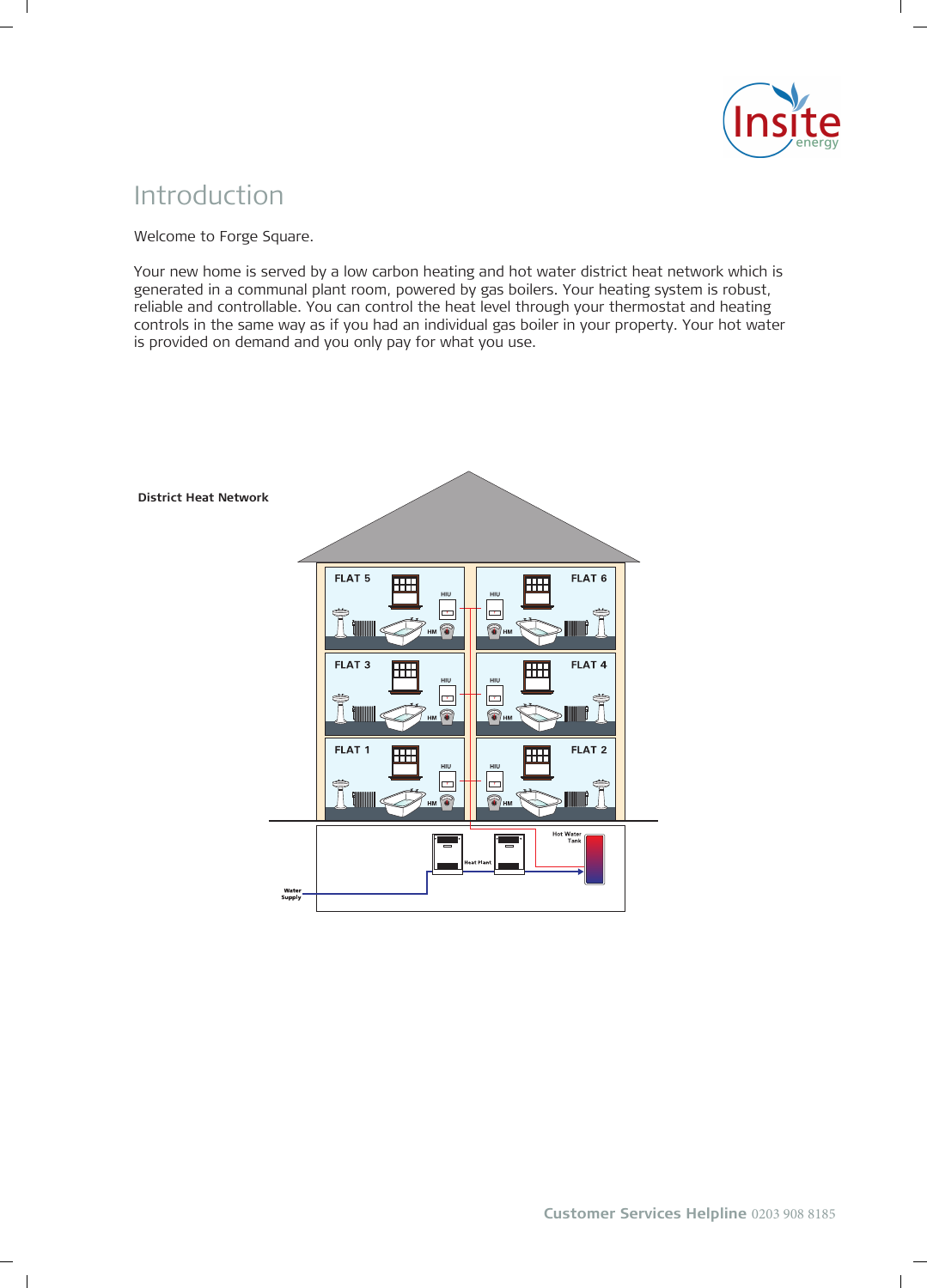

# What is a District Heat Network?

Rather than have an individual gas boiler in every home, a district heat network uses a centralised communal boiler to provide heat for a whole development or for several homes in a development.

The centralised boiler is usually located in a basement or external plant room. Your heat supplier Genesis Housing Association, manages the bulk energy supply to the plant room at your development. The communal boiler turns the energy into hot water and pumps it via an infrastructure of pipes around your development, passing through a heat exchanger or HIU (Hydraulic Interface Unit) at each property.

This heat exchanger or HIU (Hydraulic Interface Unit) brings the heating and hot water into your home.

The amount you pay for your heating and hot water will depend on the amount you use. You will also be charged a daily standing charge which is a fixed charge per day for your connection to the district heat network. This daily standing charge is payable regardless of whether you consume any heating or hot water, as per a direct connection to an energy supplier.

Genesis Housing Association has appointed Insite as the metering and billing agent for Forge Square. Genesis Housing Association provides Insite with remote actual readings from your heat meter every month. We then send monthly bills to your home for your actual heating and hot water consumption, using the remote readings, plus a daily standing charge which is a fixed charge per day for your connection to the district heat network. If at any time Genesis Housing Association is unable to provide us with actual meter readings, Insite will send you a bill based on an estimated read.

You can find out more about how your heat tariff and daily standing charge are calculated and when they are updated in the "Understanding Your Heat Charges" information guide.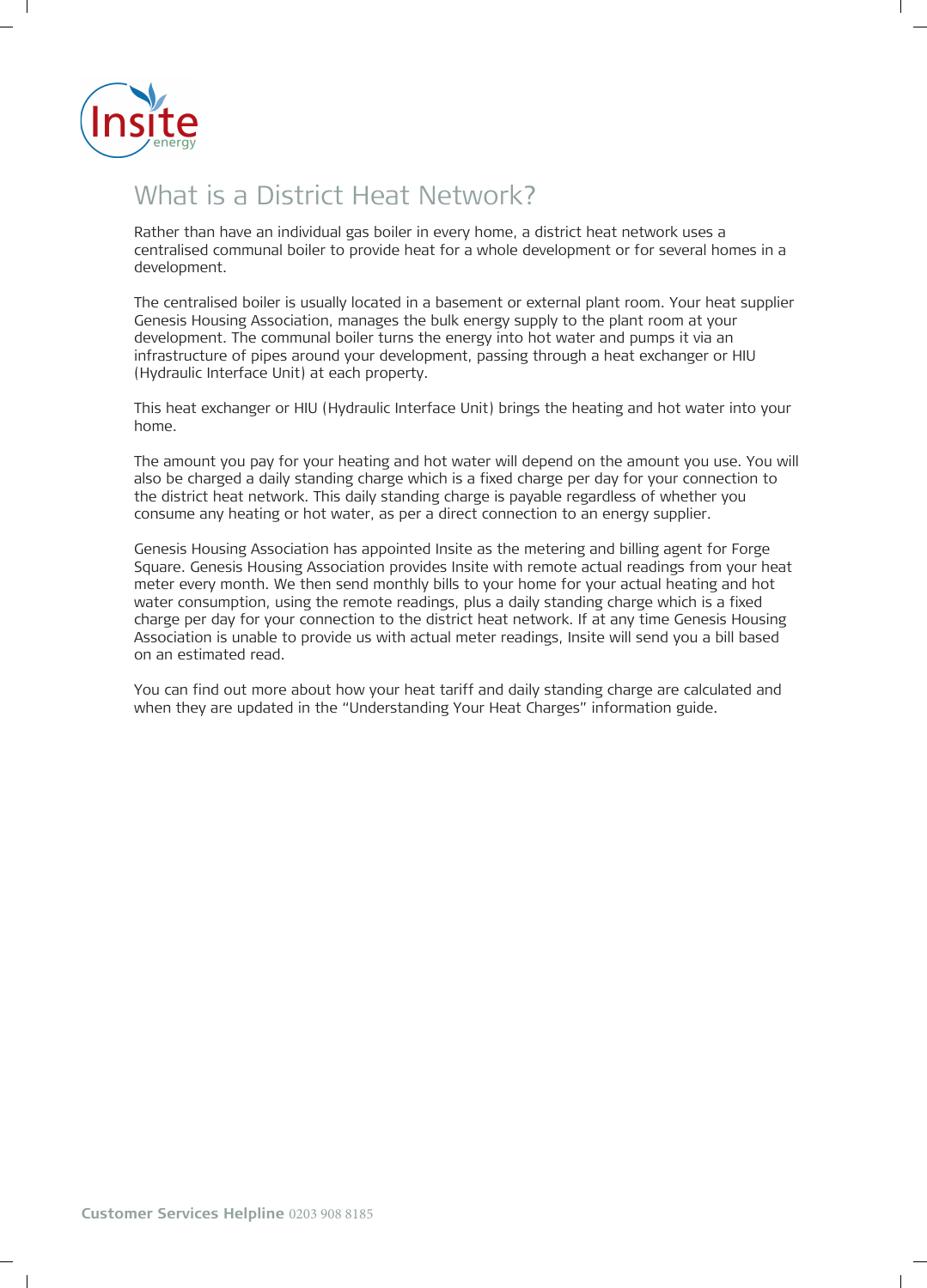

# Insite and You

Insite is a metering and billing agent for many district heat network suppliers around the UK. We work on behalf of the suppliers such as Genesis Housing Association to provide billing and payment services to their residents.

Insite has been appointed by Genesis Housing Association to manage your heat payments.

We don't supply the energy used to provide the heating or hot water, nor do we install or maintain the heat network at your development or for your home. We do not supply nor maintain

- Heating Heating
	- Hot water
- Hot water Electricity
- Gas
- Cold water

The bulk supplies of these utilities are arranged and paid for by Genesis Housing Association. They own and operate your Heat Network.

These are other things that Insite cannot help with:

- Rent
- Maintenance of communal areas and gardens
- $\bullet$  Council Tax
- $\ldots$  measure • TV License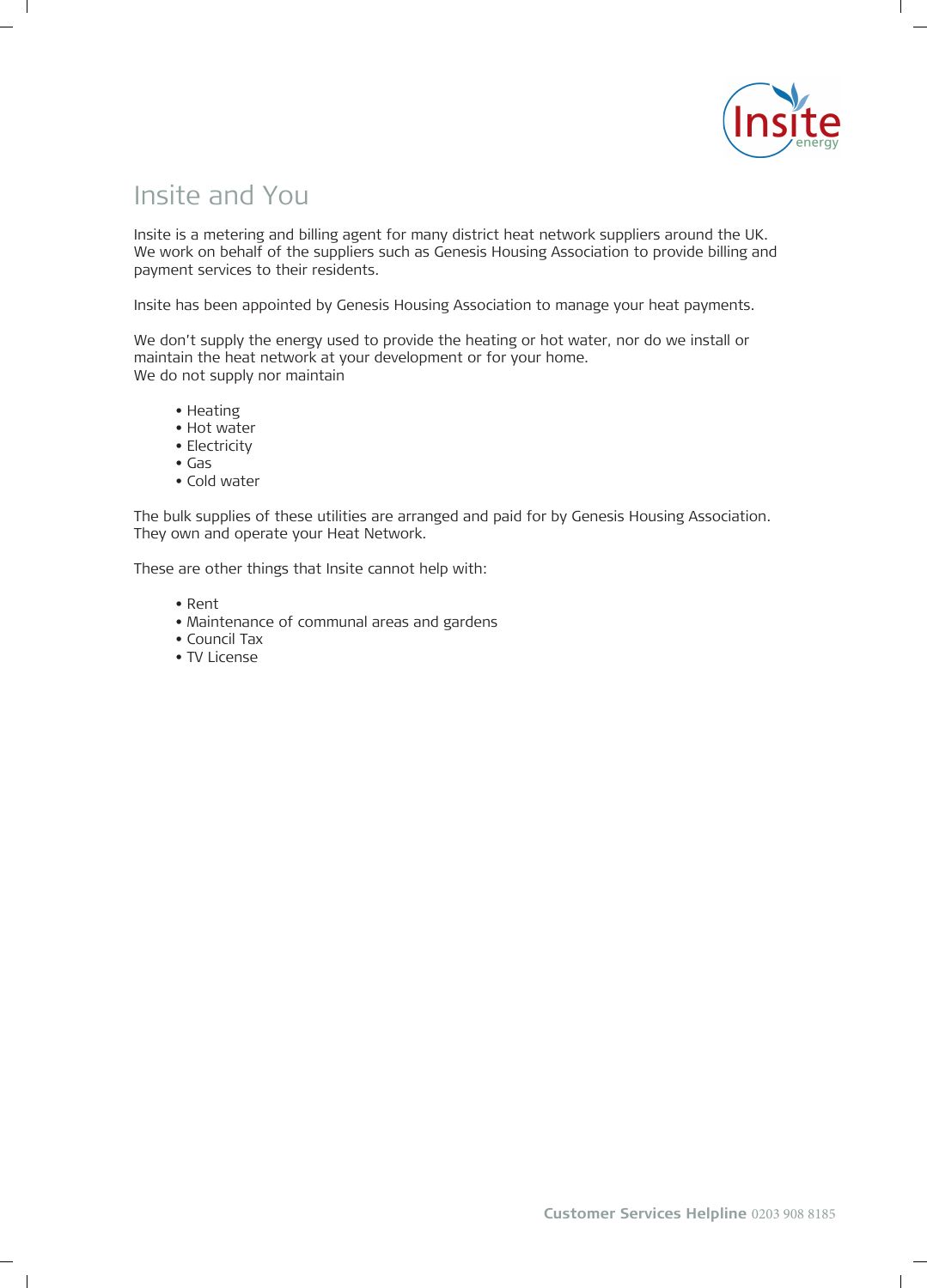

# Useful contacts: Useful contacts:

Electricity Supplier: Arranged with your preferred supplier Genesis Housing Association has arranged your cold water supply with Thames Water The Genesis Housing Association maintenance contact is: 033 300 3000

# Contacting us

If you have a query regarding your bill or your payments, are moving into or out of the property<br>

or if you have any other issue relating to paying for your heat, you can call our Customer Service helpline on 0203 908 8185.

Our opening hours are 0900-1700, Monday to Friday.

You can also email us at customerservice@insite-energy.co.uk. Your email will be read during office hours.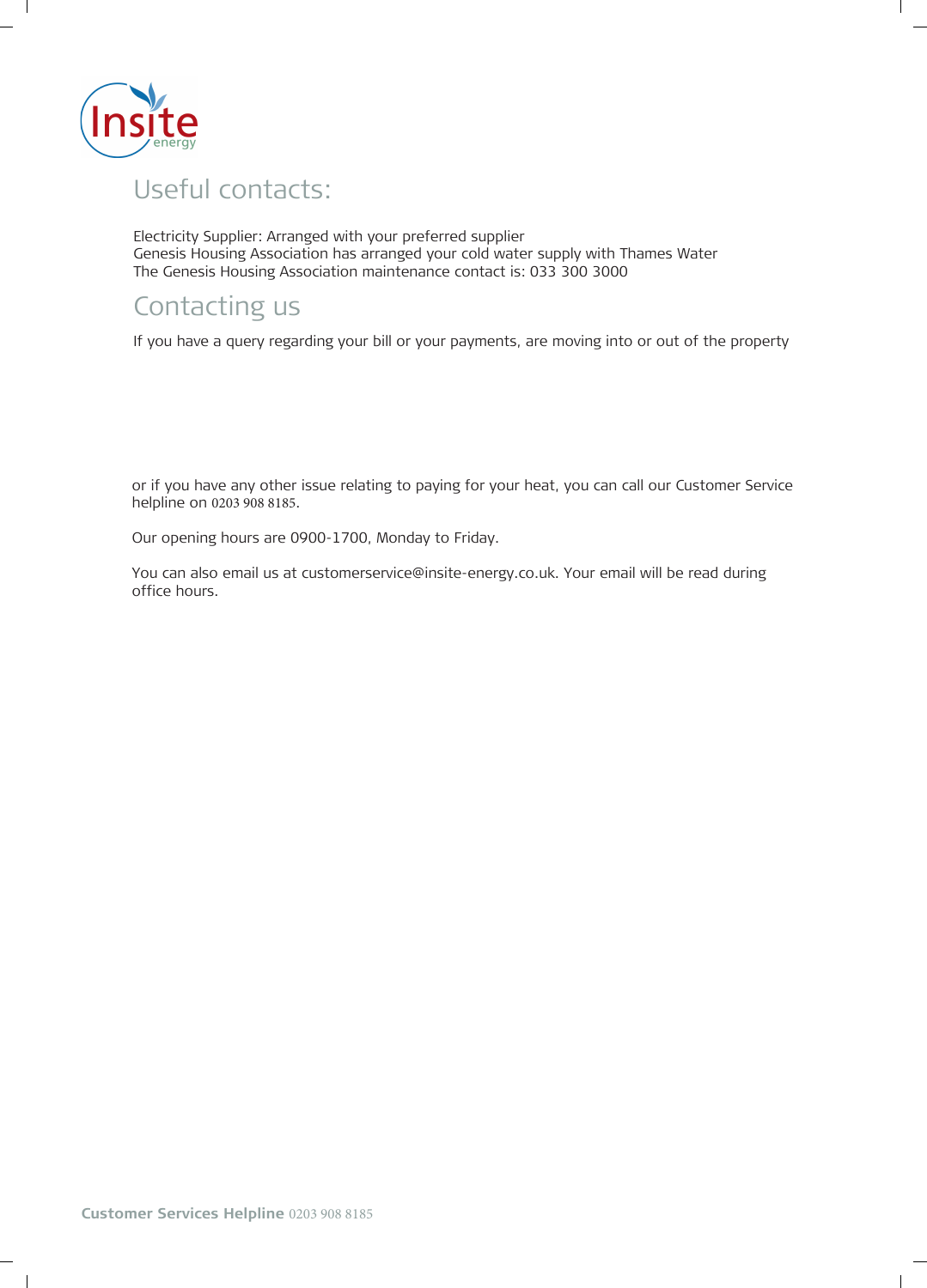

# What to do if you have a fault with your heating

Genesis Housing Association owns and operates your district heat network. If you have a problem with your heating, please call 033 300 3000. Insite can only help you with billing and payment issues. payment issues.

# These tips might help:

1. Check that your heating controls are set properly so that your controls are allowing heat into your home.

2. Refer to the Residents' handbook provided by Genesis Housing Association for further advice.

3. If your heating is still not working, please call 033 300 3000.

### What to do if you are moving out

If you are moving out of your home, you must ensure that you inform Insite (and your Managing/Letting agent), so that a final bill can be sent to you. You should check your final meter reading and confirm the date that you are leaving the property. You will also be asked to provide a forwarding address so that your final bill can be sent to you.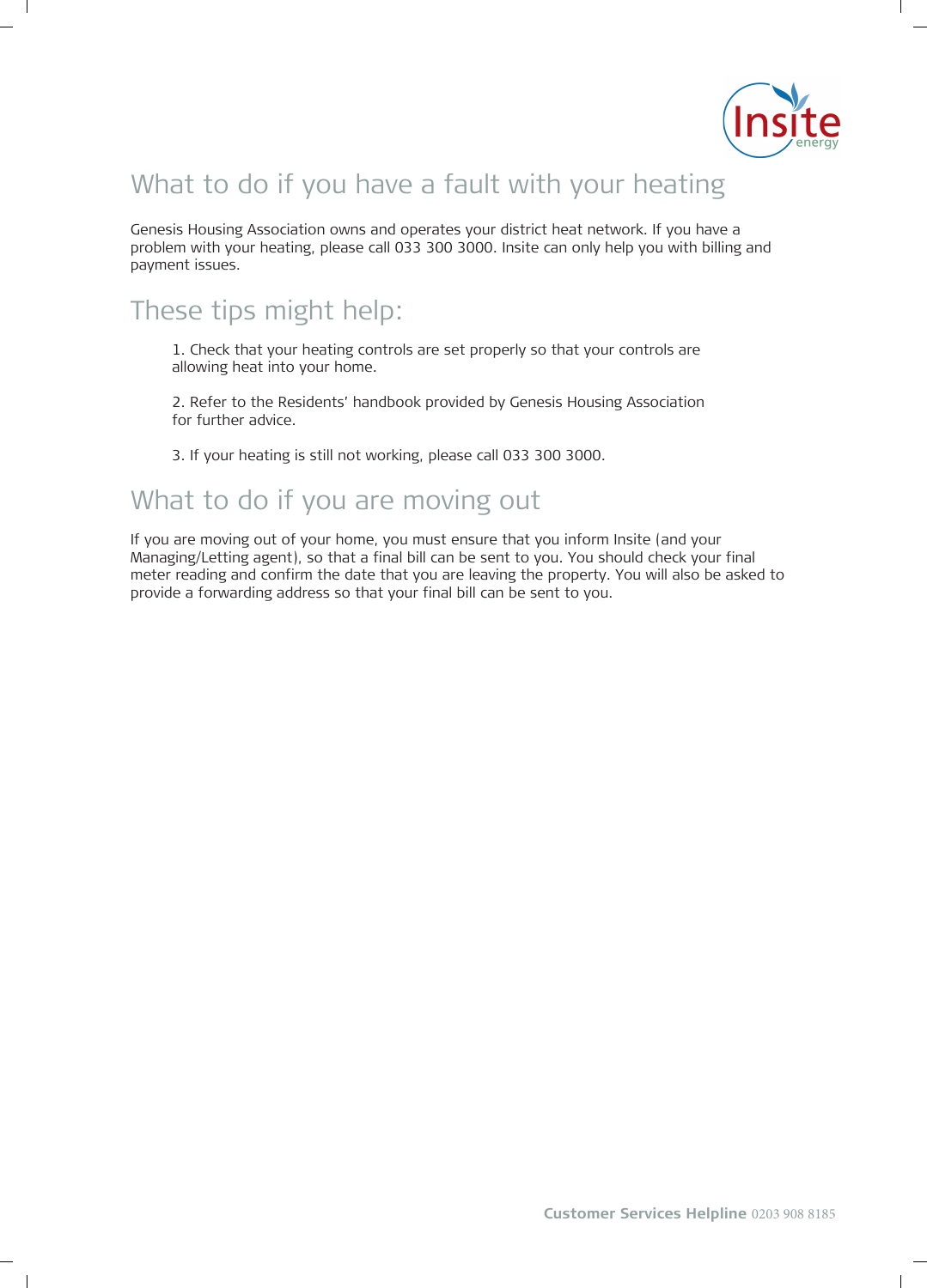

# Understanding your heating and hot water bill

Genesis Housing Association has instructed Insite to send you a monthly bill to charge you for your actual consumption of heating and hot water. Each month Genesis Housing Association provides Insite with remote readings from your heat meter which measures your consumption of heating and hot water. We will use that meter reading to calculate what you owe.

Your bill contains various information to show you what you have consumed, what the charges are and how you can make payments.

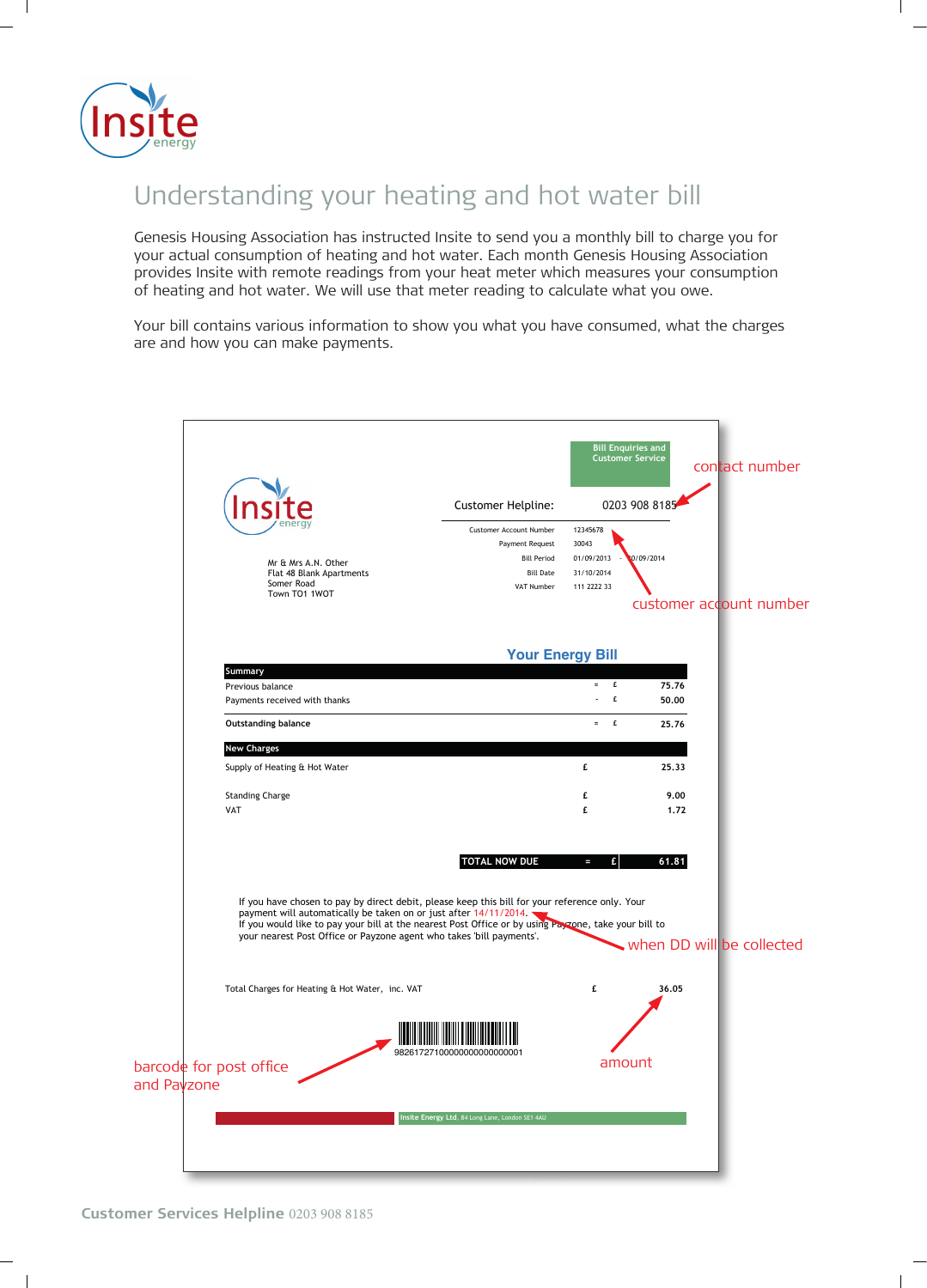

#### **'Previous balance'**

This shows you the balance brought forward from the previous month.

#### **'Payments received with thanks'**

This shows you the payments that Insite received from you on the date that this new bill was issued. If you made a payment after this current bill was produced, it will not show as a payment received. It will however be shown on the next bill.

#### **'Outstanding balance'**

This shows you what is still owed from previous bills that you have not paid. As this amount still needs to be paid, it is added to the total owed – shown again as 'Outstanding Balance' at the bottom of the bill.

#### **'New Charges'**

This section shows the charges for the month being billed. It is a summary of the charges shown on the back page of the bill.

#### **'Total Now Due'**

This is the total amount that you must pay. It includes any balance brought forward plus the total of your new charges for the month being billed.

#### **'Heating Charges'**

The back page of the bill shows you what you have consumed and how you will be charged. It shows you the period that is being billed (usually the first day of a month to the last day of a month) and your meter identification number.

Your smart meter read will usually be annotated with an 'A', to illustrate that it is an actual remote reading from your heat meter and is therefore an accurate record of what you have consumed.

The back page of the bill also shows you how many units of heat you have consumed and what the pence per kwh charge is, as set by Genesis Housing Association.

#### **'Price Per Day Charge'**

**'Price Per Day Charge'** charge per day for your connection to the heat network. This states the daily standing charge as set by Genesis Housing Association, which is a fixed

#### **'Total charges for Heating & Hot Water' 'Total charges for Heating & Hot Water'**

front page as 'New Charges'.  $\frac{1}{2}$  is the chargest page as  $\frac{1}{2}$ This is the total owed by you for the period billed, including VAT. This amount is shown on the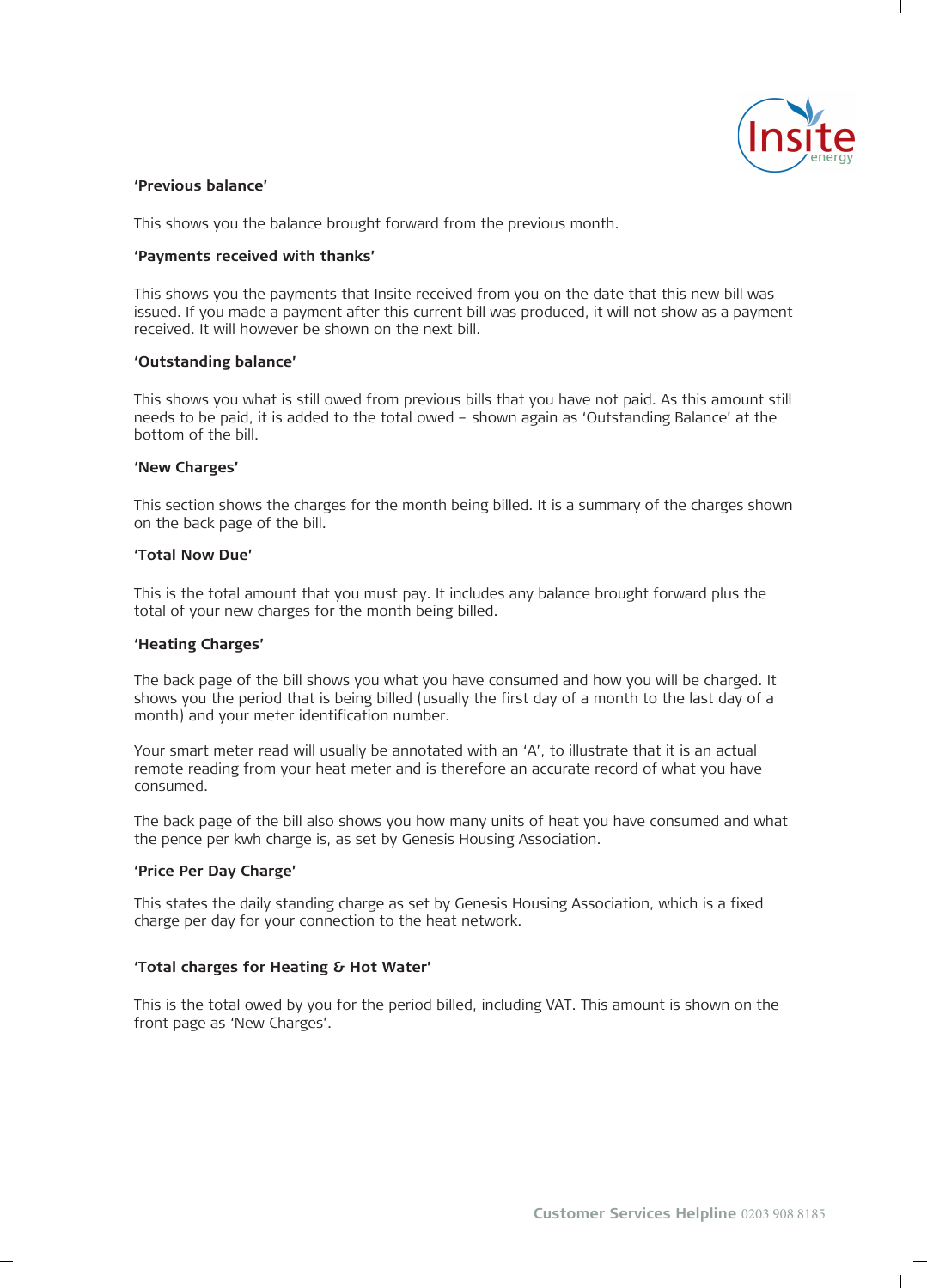

|                                                                                                                                                                       |                                                       | Customer Helpline:<br>Customer Account Number<br>Payment Request<br><b>Bill Period</b><br><b>Bill Date</b><br>VAT Number                                                                                                          | 12345678<br>30043<br>01/09/2013 - 30/09/2014<br>31/10/2014<br>"111 2222 33"                                                                                                                                                                                                                                                                                                                   | 0203 908 8185 |                   |  |
|-----------------------------------------------------------------------------------------------------------------------------------------------------------------------|-------------------------------------------------------|-----------------------------------------------------------------------------------------------------------------------------------------------------------------------------------------------------------------------------------|-----------------------------------------------------------------------------------------------------------------------------------------------------------------------------------------------------------------------------------------------------------------------------------------------------------------------------------------------------------------------------------------------|---------------|-------------------|--|
| Mr & Mrs A.N. Other<br><b>Flat 48 Blank Apartments</b><br>Heating Charges for period 01/09/2013 - 30/09/2014 - for Supply 98765432<br><b>Meter Readings</b><br>Period | <b>Start Read</b>                                     | <b>Heating &amp; Hot Water Statement</b><br>End Read                                                                                                                                                                              |                                                                                                                                                                                                                                                                                                                                                                                               |               | <b>Units Used</b> |  |
| 01/09/2013 - 30/09/2014<br>Smart meter read                                                                                                                           | 3001.00                                               | 3299.00<br>А                                                                                                                                                                                                                      | А                                                                                                                                                                                                                                                                                                                                                                                             |               | 298.00 kwh        |  |
| A = Actual Read<br>C = Customer Read<br>D = Deemed Read                                                                                                               | E = Estimated Read                                    |                                                                                                                                                                                                                                   |                                                                                                                                                                                                                                                                                                                                                                                               |               |                   |  |
| Charges                                                                                                                                                               |                                                       |                                                                                                                                                                                                                                   |                                                                                                                                                                                                                                                                                                                                                                                               |               |                   |  |
| Cost of Heating & Hot Water                                                                                                                                           | <b>Units Used</b>                                     |                                                                                                                                                                                                                                   | Pence per kwh                                                                                                                                                                                                                                                                                                                                                                                 |               |                   |  |
|                                                                                                                                                                       | 298.00 kwh                                            | £0.0850                                                                                                                                                                                                                           |                                                                                                                                                                                                                                                                                                                                                                                               | £             | 25.33             |  |
| Price Per Day Charge @ £0,3000                                                                                                                                        |                                                       |                                                                                                                                                                                                                                   |                                                                                                                                                                                                                                                                                                                                                                                               | £             | 9                 |  |
| VAT @ 5%                                                                                                                                                              |                                                       |                                                                                                                                                                                                                                   |                                                                                                                                                                                                                                                                                                                                                                                               | £             | 1.72              |  |
| Total charges for Heating & Hot Water                                                                                                                                 |                                                       |                                                                                                                                                                                                                                   |                                                                                                                                                                                                                                                                                                                                                                                               | £             | 36,05             |  |
| To make a bill payment:<br>You can pay your bill online at:<br>www.insite-energy.co.uk<br>customerservice@insite-energy.co.uk                                         |                                                       | Questions about your bill:<br>Please contact us if you have any questions or concerns about your<br>bill. If you believe you may have difficulty paying your bill then<br>please contact us immediately - we may be able to help. |                                                                                                                                                                                                                                                                                                                                                                                               |               |                   |  |
| bank details, simply call us.<br>Customer Service: 01322 623 XXX                                                                                                      | To set up a payment by Direct Debit or to change your |                                                                                                                                                                                                                                   | Our commitment to you:<br>We are committed to providing you the highest standards of<br>customer service. Copies of our Code of Practice, which sets out our<br>full commitment to you, are available to download from our website.<br>Paper copies are also available by calling our customer service team,<br>however please do consider our environment before requesting a<br>paper copy. |               |                   |  |
| By post:<br>Insite Energy Ltd<br>84 Long Lane<br>London<br>SE1 4AU                                                                                                    |                                                       |                                                                                                                                                                                                                                   | If for any reason you are not satisfied with our service then please<br>contact us immediately. We have a comprehensive in-house<br>complaints process which we hope will be able to solve any problems<br>you may have.                                                                                                                                                                      |               |                   |  |
|                                                                                                                                                                       |                                                       |                                                                                                                                                                                                                                   |                                                                                                                                                                                                                                                                                                                                                                                               |               |                   |  |
| Please include your Insite Energy account number on all correspondence (as shown in the top right hand corner of your bill.)                                          |                                                       |                                                                                                                                                                                                                                   |                                                                                                                                                                                                                                                                                                                                                                                               |               |                   |  |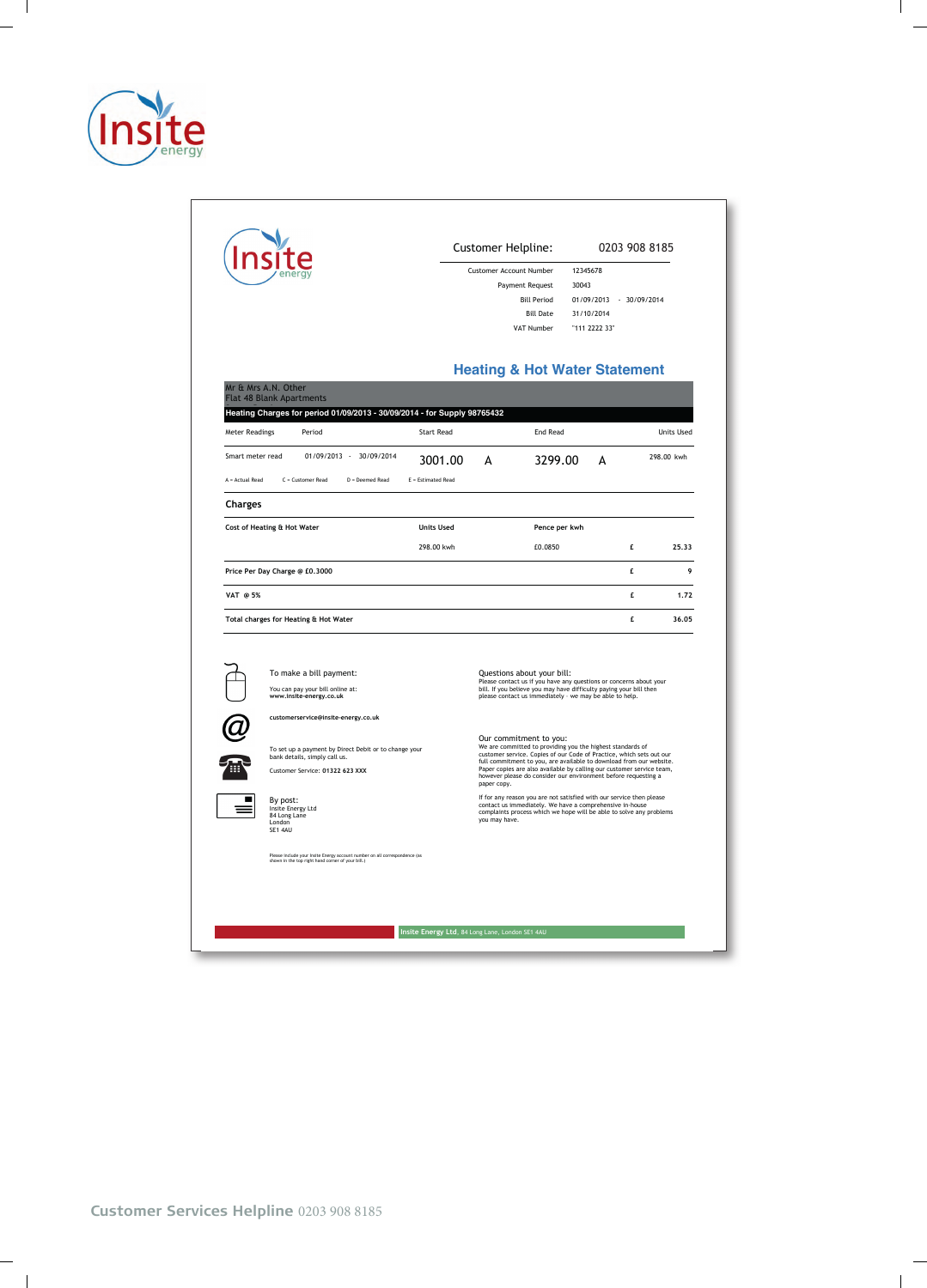

# How to pay your bill

There are a number of ways in which you can pay your bill:

- 1. Payment by Direct Debit, where we will automatically take a payment each month Payment by Direct Debit, where we will automatically take a payment each month of the amount owed, as shown on your bill. Please find the direct debit form within this brochure and send the completed version to Insite.
- 2. Payment by telephone. To pay your bill each month, please call 02039088185 during office hours of 0900-1700 Monday to Friday. Our Customer Service team can take payment from debit and credit cards.
- 3. Payment on-line. Log on to www.insite-energy.co.uk. Once you have input your customer account number (as shown on each bill), you will be linked to a secure website which will take payment via debit or credit card.
- 4. Payment at any Payzone outlet which accepts bill payments. You can take your bill to any shop displaying the Payzone sign and they will take payment for your account, using the barcode printed on your bill.
- 5. Payment at any Post Office. Take your bill to any Post Office to make a payment on to your account. You will need the barcode printed on your bill.

It is important that you pay your bills promptly each month. Genesis Housing Association has instructed Insite to issue demand letters to you if you do not pay.

If you are having difficulty paying your bills please contact Insite immediately. You might be eligible to set up a payment plan whereby Genesis Housing Association agree that you can pay off your debt in manageable instalments over a set period by Direct Debit.

### What you can do to help us help you:

- What you can do to help us help you: Please have your customer account number to hand when you contact us.
	- Please confirm your telephone number to us when you contact us so that we have up-to-<br>halo date it for when date details for you.
	- Do not wilfully damage any part of the heating system within your property or outside your property.
	- Please ensure prompt payment of your bills.
	- Please remember that Insite has been appointed to meter and send bills for your heating and hot water only. We cannot help you with any other queries.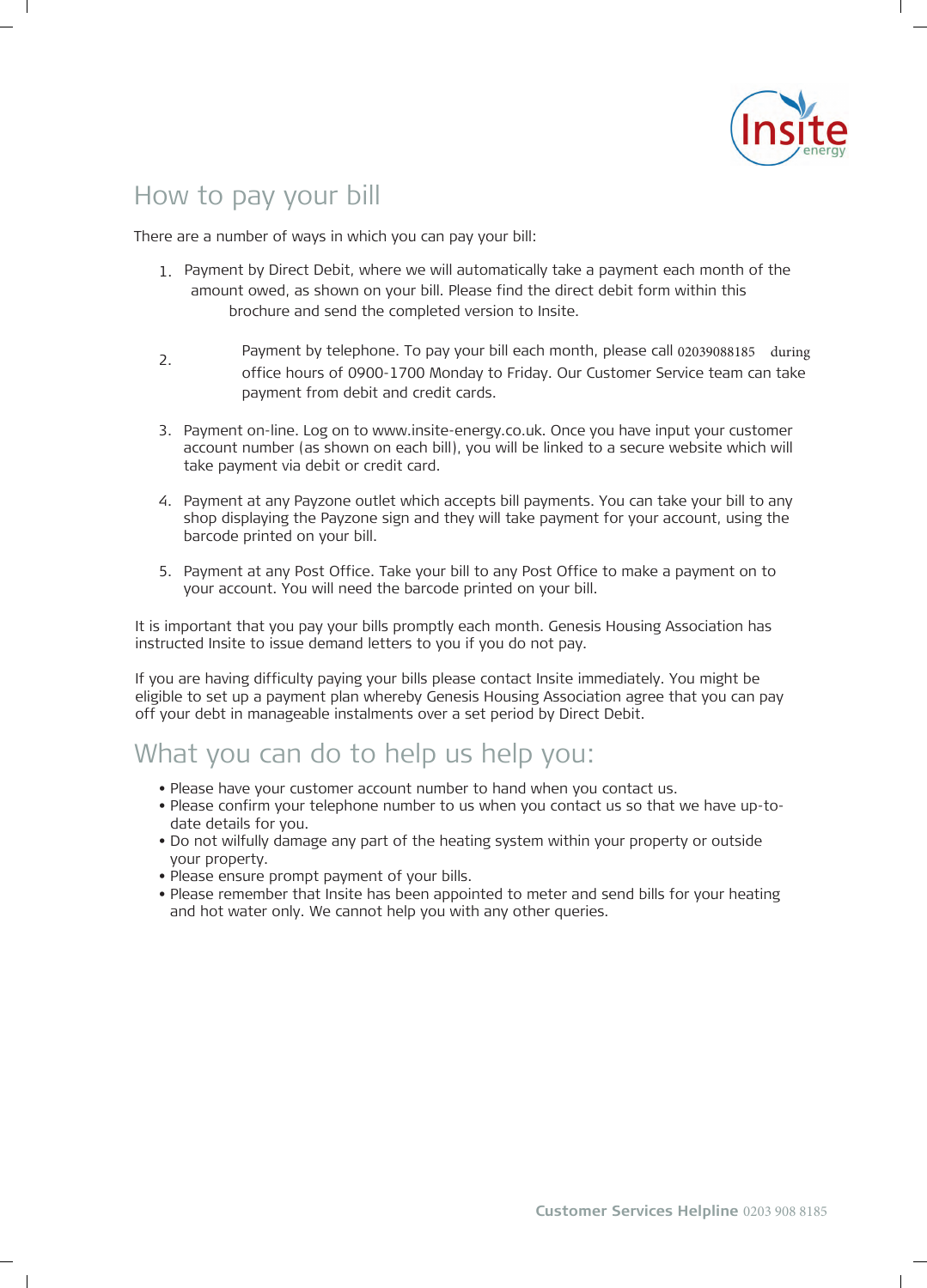

# Customers with additional needs

Genesis Housing Association has provided us with the details of any residents at your development who have additional needs - such as being hard of hearing or visually impaired. Please feel free to let us know if you have additional requirements in communicating with us. We will do our best to help you.

You may wish to nominate another person, such as a carer, friend or relative to contact us on your behalf about your account. Please let us know if you would like this to be set up. We will not share your account and payment details with anyone else unless you explicitly ask us to do so.

Sometimes we may need to visit your home in order to carry out routine maintenance on your payment system or meter. We want you to be sure of the identity of the person visiting your home, therefore for your peace of mind we can quote a password whenever we visit. You can choose your own password and change it whenever you like. All our engineers have photo identification, which they wear at all times.

# Quality of Service and Complaint Handling

Customer service is really important to us and we want to ensure that we handle any customer Customer service is really important to us and we want to ensure that we handle any customer queries or complaints quickly and effectively. We keep a record of telephone calls and waiting queries or complaints quickly and effectively. We keep a record of telephone calls and waiting times so that we can constantly check and improve our performance. times so that we can constantly check and improve our performance.

We will acknowledge your query or complaint on the same working day it is received and we will We will acknowledge your query or complaint on the same working day it is received and we will aim to resolve it within ten working days. If your issue requires liaison with Genesis Housing Association or other parties, this may take longer.

Please let us know if you should want to nominate a third party to speak for you about your Please let us know if you should want to nominate a third party to speak for you about your account. account.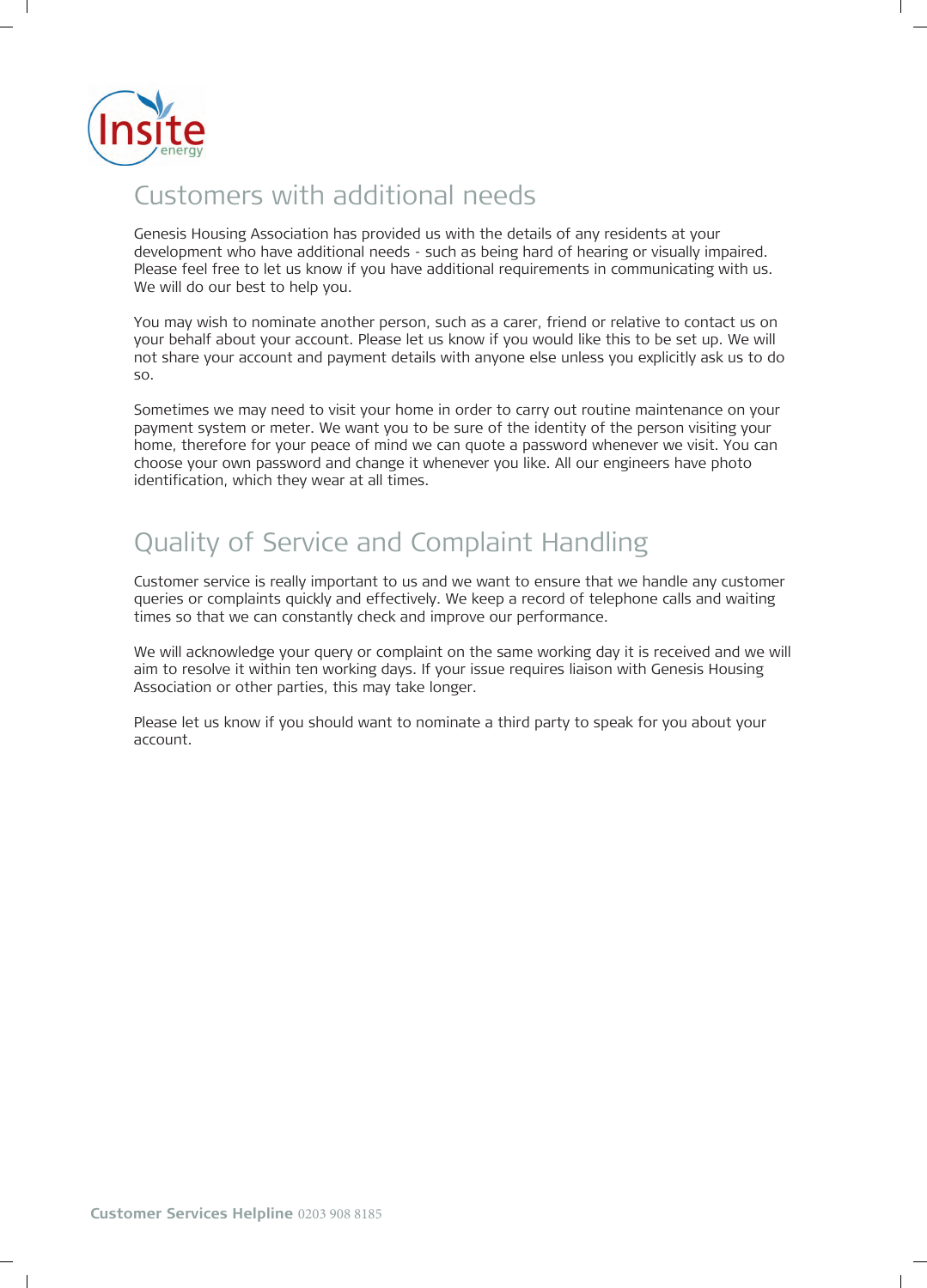



#### **Instruction to your Bank or Building Society to pay by Direct Debit**

Please fill in the highlighted boxes in **BLOCK CAPITALS** including official use box using a black ball point pen and send to:

| To: Insite Energy Ltd |
|-----------------------|
| 84 Long Lane          |
| London                |
| <b>SE1 2AU</b>        |

Name(s) of Account Holder(s)

Name and full postal address of your Bank or

Bank/Building Society account number

Building Society

To: The Manager

Branch Sort Code

Bank/Building Society

**Address** 

**Postcode** 

| Reference Number - Office use only |  |  |
|------------------------------------|--|--|
|                                    |  |  |

Originator's Identification Number

| 5                             |                                                                                                        | g | 8 |  |
|-------------------------------|--------------------------------------------------------------------------------------------------------|---|---|--|
|                               | <b>Name of Payer and address of Property</b>                                                           |   |   |  |
| <b>Name</b><br><b>Address</b> |                                                                                                        |   |   |  |
| Tel:<br>Email:                |                                                                                                        |   |   |  |
|                               |                                                                                                        |   |   |  |
|                               | <b>Instruction to your Bank or Building Society</b><br>Please pay Insite Energy Direct Debits from the |   |   |  |

| Signature | Date |
|-----------|------|
| Signature | Date |

Banks and Building Societies may not accept Direct Debit Instructions for some types of accounts. --------------------------------------------------------------------------------------------------------------------------------------------

#### **The Direct Debit Guarantee**

- This Guarantee is offered by all Banks and Building Societies that take part in the Direct Debit Scheme. The efficiency and security of the Scheme is monitored and protected by your own Bank or Building Society.
- \* If the amounts to be paid or the payment dates change Insite Energy will notify you within 10 working days in advance of your account being debited or as otherwise agreed.
- If an error is made by Insite Energy or your Bank or Building Society, you are guaranteed a full and immediate refund from your branch of the amount paid.
- \* You can cancel a Direct Debit at any time by writing to your Bank or Building Society. Please also send a copy of your letter to us.

**This guarantee should be detailed and retained by the payer**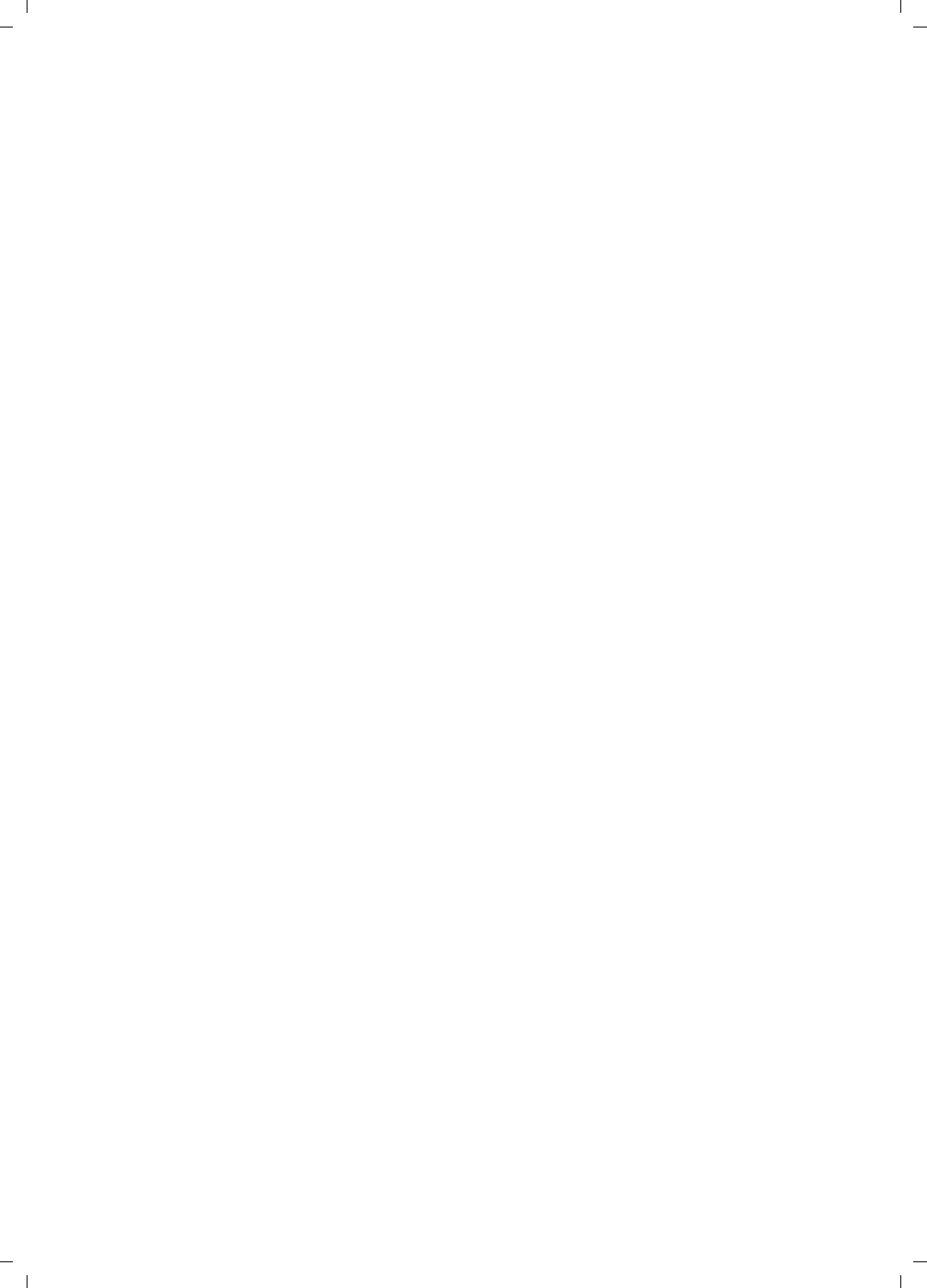# Contacting us for queries, complaints and feedback

We'd like to hear from you if our service does not meet your expectations or if you have received good service that you would like to bring to our attention.

You can email our customer service team at customerservice@insite-energy.co.uk. They will acknowledge receipt of your email and refer your query to the right department or answer it themselves.

You can call our customer service team on o You can call our customer service team on 0203 908 8182 during our office hours.

You may wish to escalate your query to our Customer Service Manager. Please write to us at:

Customer Service Manager Insite 84 Long Lane London SE1 4AU

When contacting us, please provide your name and address to help us deal with your query more efficiently.

**Please note that we do not have a customer counter service and so we cannot accept payments or investigate queries at our office.**